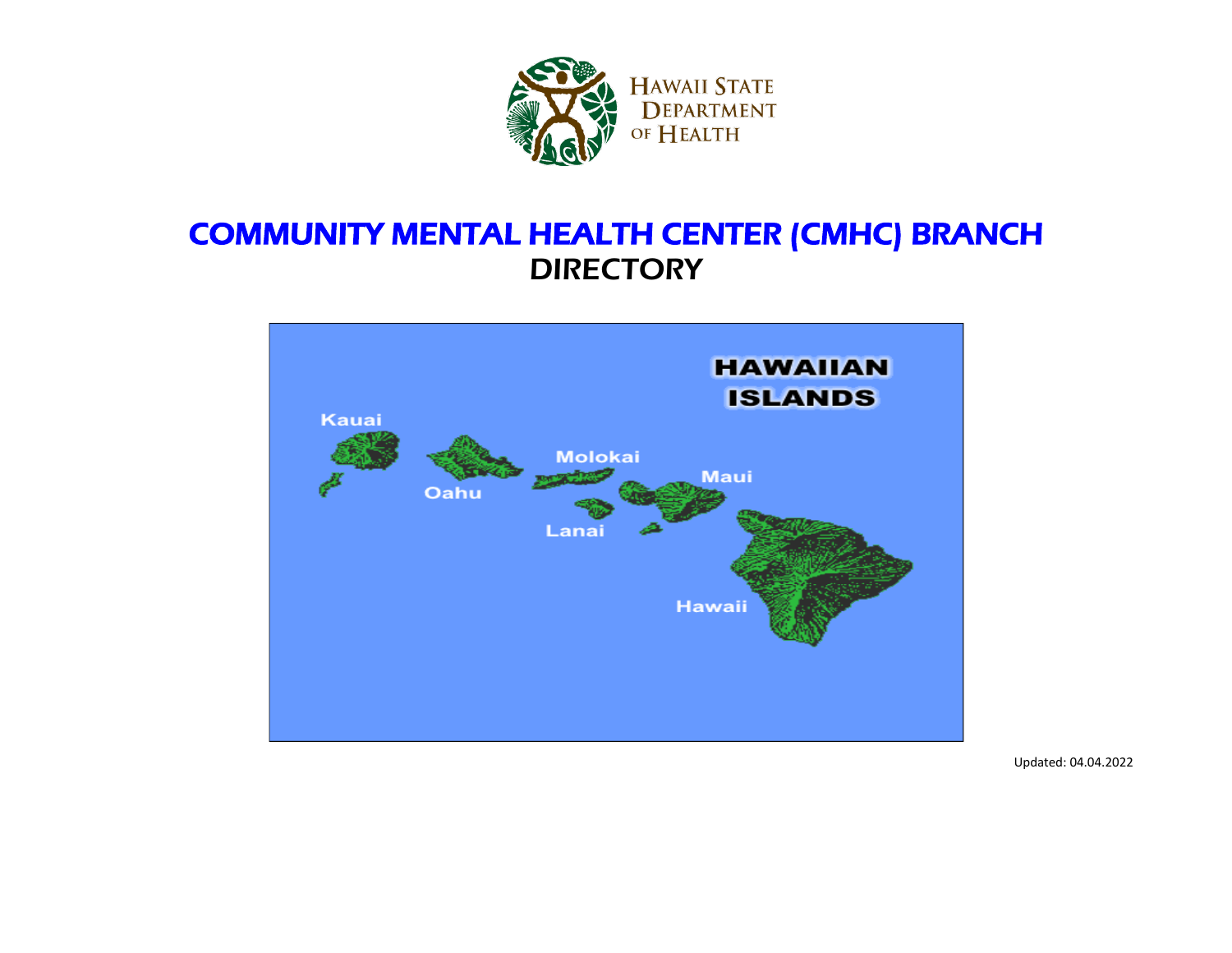| <b>SECTION NAME</b>                                                       | <b>PHONE/FAX NUMBERS</b>   |
|---------------------------------------------------------------------------|----------------------------|
| <b>OAHU COMMUNITY MENTAL HEALTH CENTER BRANCH</b><br>1700 Lanakila Avenue | 832-5770                   |
| Honolulu, Hawaii 96817                                                    | 832-5727 (Fax)             |
| ❖ Central-Leeward Oahu Treatment Services Section                         |                            |
| 860 Fourth Street                                                         | 453-5950<br>453-5966 (Fax) |
| Pearl City, Hawaii 96782                                                  |                            |
| ❖ Wahiawa Unit                                                            | 621-8425                   |
| 910 California Avenue                                                     | 622-5189 (Fax)             |
| Wahiawa, Hawaii 96786                                                     |                            |
| ❖ Makaha Unit                                                             |                            |
| 84-1170 Farrington Highway                                                | 354-9123                   |
| Waianae, Hawaii 96792                                                     | 695-7928 (Fax)             |
| ❖ East Honolulu Treatment Services Section                                |                            |
| 3627 Kilauea Avenue #408                                                  | 733-9260                   |
| Honolulu, Hawaii 96816                                                    | 733-9187 (Fax)             |
| ❖ West Honolulu Treatment Services Section                                |                            |
| 1700 Lanakila Avenue                                                      | 832-5800                   |
| Honolulu, Hawaii 96817                                                    | 832-5850 (Fax)             |
| ❖ Windward Oahu Treatment Services Section                                |                            |
| 45-691 Kea'ahala Road                                                     | 233-3775                   |
| Kaneohe, Hawaii 96744                                                     | 233-3779 (Fax)             |
| <b>OAHU FORENSIC SERVICES SECTION</b>                                     |                            |
| 1700 Lanakila Avenue                                                      | 832-5720                   |
| Honolulu, Hawaii 96817                                                    | 832-5850 (Fax)             |
| <b>REHABIITATION SERVICES SECTION</b>                                     |                            |
| ❖ Waipahu Aloha Clubhouse                                                 |                            |
| 94-091 Waipio Pt. Access Road                                             | 675-0093                   |
| Waipahu, Hawaii 96797                                                     | 675-0071 (Fax)             |
| ❖ Kauhale Lahilahi, The Makaha Clubhouse                                  |                            |
| 84-1170 Farrington Highway                                                | 695-7920                   |
| Waianae, Hawaii 96792                                                     | 695-7923 (Fax)             |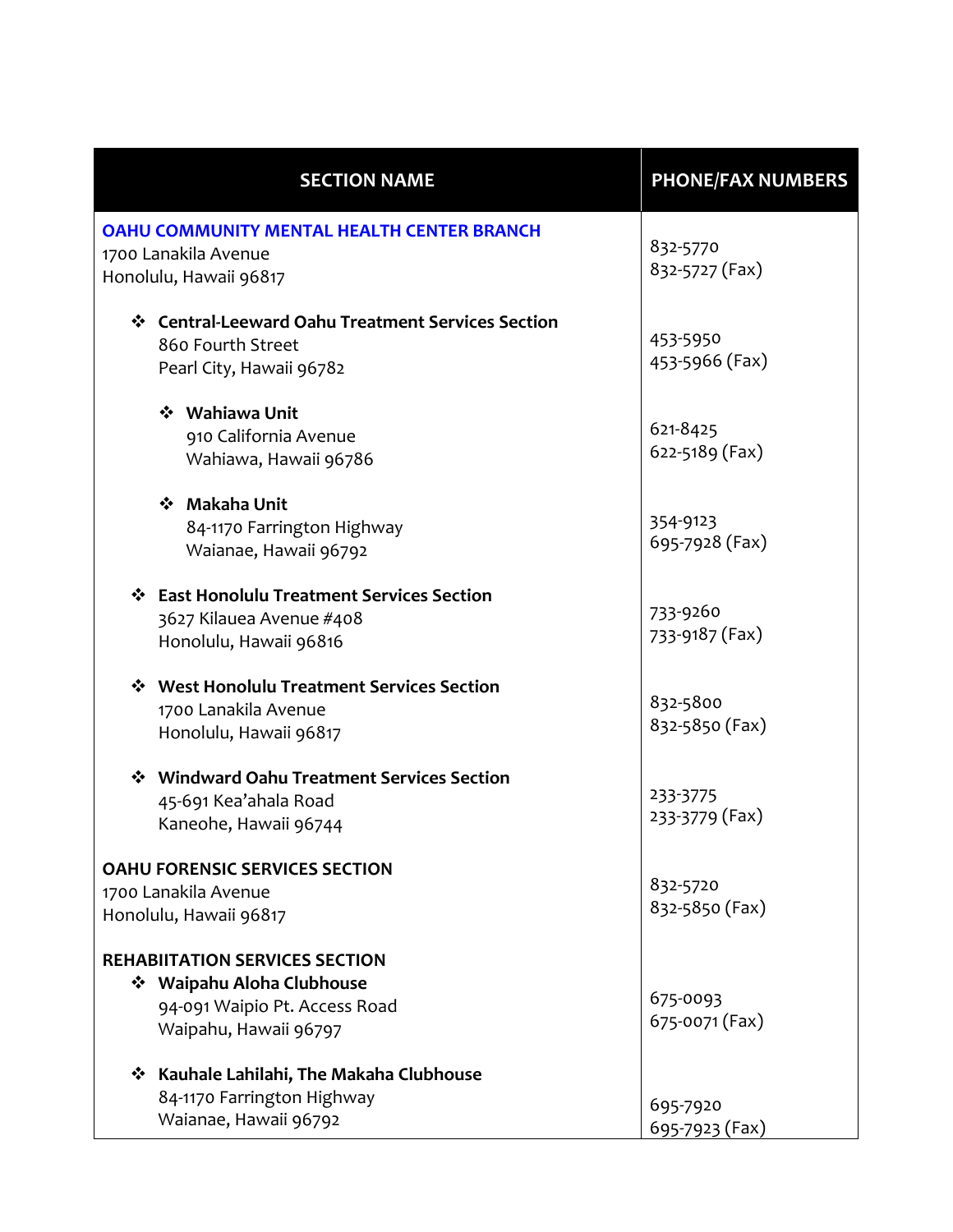| <b>SECTION NAME</b>                                        | <b>PHONE/FAX NUMBERS</b> |
|------------------------------------------------------------|--------------------------|
| ❖ Diamond Head Clubhouse                                   |                          |
| 3627 Kilauea Avenue, Bldg. #410                            | 733-9188                 |
| Honolulu, Hawaii 96816                                     | 733-9099 (Fax)           |
| ❖ Hale O Honolulu Clubhouse                                |                          |
| 1700 Lanakila Avenue                                       | 832-5142                 |
| Honolulu, Hawaii 96817                                     | 832-5145 (Fax)           |
| ❖ Ko'olau Clubhouse                                        |                          |
| 46-016 Alaloa Street                                       | 233-3778                 |
| Kaneohe, Hawaii 96744                                      | 233-3790 (Fax)           |
|                                                            |                          |
| <b>KAUAI COMMUNITY MENTAL HEALTH CENTER BRANCH</b>         |                          |
| 4370 Kukui Grove Street, Suite 3-211                       | $(808)$ 274-3190         |
| Lihue, Hawaii 96766                                        | $(808)$ 271-3194 (Fax)   |
|                                                            |                          |
| <b>KAUAI FORENSIC SERVICES SECTION</b>                     | $(808)$ 274-3190         |
| 4370 Kukui Grove Street, Suite 3-211                       | $(808)$ 271-3194 (Fax)   |
| Lihue, Hawaii 96766                                        |                          |
| <b>REHABILITATION SERVICES SECTION</b>                     |                          |
| ❖ Friendship House                                         |                          |
| 4-1751 Kuhio Highway                                       | $(808)$ 821-4480         |
| Kapaa, Hawaii 96746                                        | $(808) 821 - 4483$ (Fax) |
|                                                            |                          |
| <b>HAWAII COUNTY COMMUNITY MENTAL HEALTH CENTER BRANCH</b> |                          |
| <b>Administrative and Support Services</b>                 |                          |
| Hilo State Office Building                                 |                          |
| 75 Aupuni Street, Room 206                                 | (808) 933-0409           |
| Hilo, Hawaii 96720                                         | $(808)$ 933-0411 (Fax)   |
| <b>EAST HAWAII MENTAL HEALTH CLINIC SECTION</b>            |                          |
| 355 Kino'ole Street                                        | $(808)$ 974-4300         |
| Hilo, Hawaii 96720                                         | $(808)$ 974-0410 (fax)   |
|                                                            |                          |
| Honokaa Clinic<br>❖                                        |                          |
| 45-3380 Mamane Street                                      | $(808)$ 775-8835         |
| Honokaa, Hawaii 96727                                      | $(808)$ 775-8834 (Fax)   |
|                                                            |                          |
|                                                            |                          |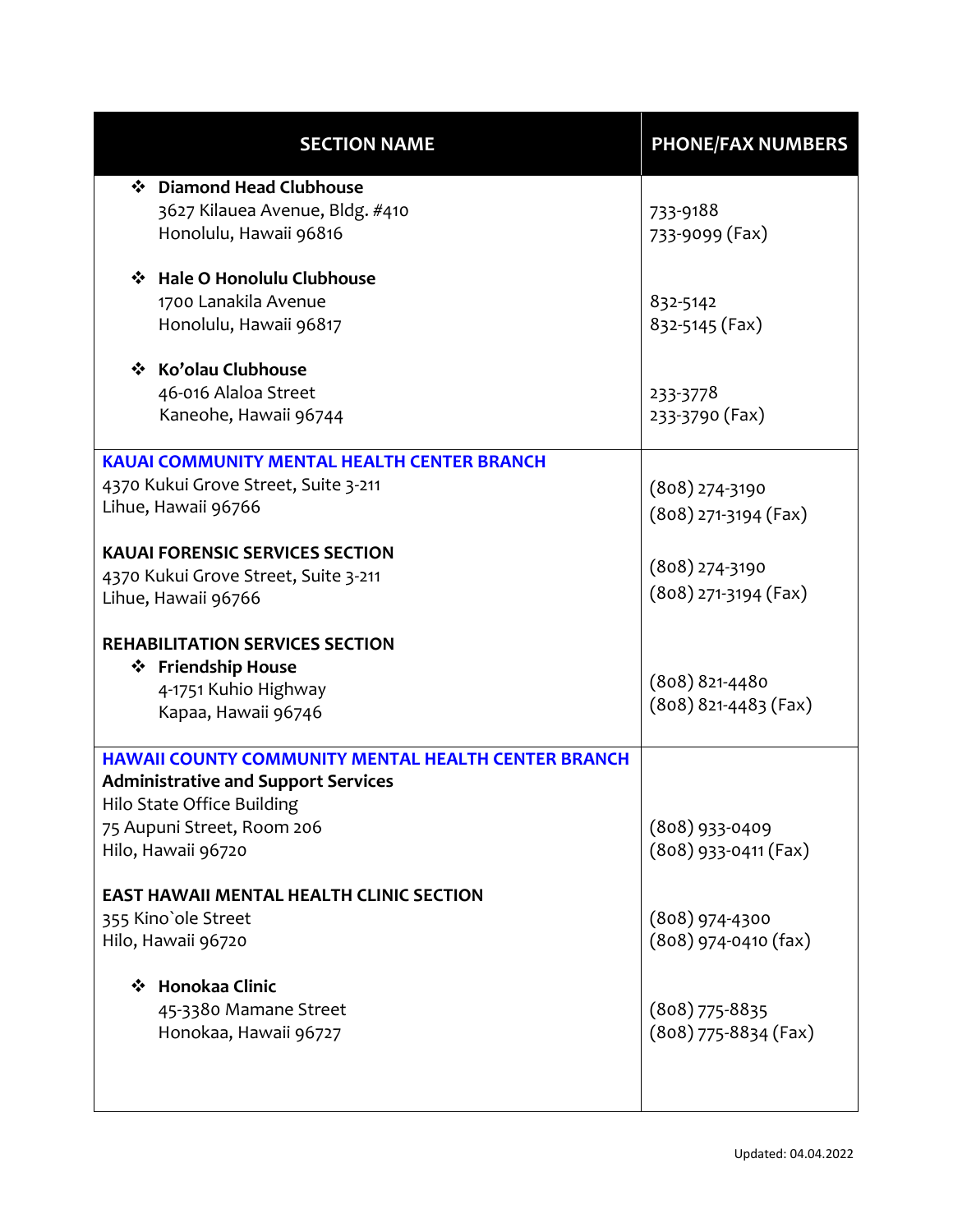| <b>SECTION NAME</b>                                                                                                                     | <b>PHONE/FAX NUMBERS</b>                       |
|-----------------------------------------------------------------------------------------------------------------------------------------|------------------------------------------------|
| ❖ Pahoa Clinic<br>15-2866 Pahoa Village Road<br>Pahoa, Hawaii 96778                                                                     | $(808)$ 965-2240<br>$(808)$ 965-2245 (Fax)     |
| ❖ Waimea Clinic<br>67-5189 Kamamalu Street<br>Kamuela, Hawaii 96743                                                                     | $(808) 885 - 1220$<br>$(808) 885 - 1030$ (Fax) |
| <b>EAST HAWAII FORENSIC SERVICES SECTION</b><br>355 Kino'ole Street<br>Hilo, Hawaii 96720                                               | $(808)$ 974-4300<br>$(808)$ 933-0411 (Fax)     |
| <b>EAST HAWAII REHABILITATION SERVICES SECTION</b><br>❖ Hale Oluea Clubhouse<br>1045 B Kilauea Avenue<br>Hilo, Hawaii 96720             | $(808)$ 974-4320<br>$(808)$ 933-0533 (Fax)     |
| <b>WEST HAWAII MENTAL HEALTH CLINIC SECTION</b><br>79-1020 Haukapila Street<br>Kealakekua, Hawaii 96750                                 | $(808)$ 322-4818<br>$(808)$ 322-4817 (Fax)     |
| ❖ Ka`u Clinic<br>219-B Kaalaiki Road,<br>Naalehu, Hawaii 96772                                                                          | $(808)$ 939-2406<br>$(808)$ 939-2448 (Fax)     |
| <b>WEST HAWAII FORENSIC SERVICES SECTION</b><br>79-1020 Haukapila Street<br>Kealakekua, Hawaii 96750                                    | $(808)$ 322-4818<br>$(808)$ 322-4817 (Fax)     |
| <b>WEST HAWAII REHABILITATION SERVICES SECTION</b><br>❖ Kona Paradise Clubhouse<br>77-6435 Kuakini Highway<br>Kailua-Kona, Hawaii 96740 | $(808)$ 327-9530<br>$(808)$ 327-9534 (Fax)     |